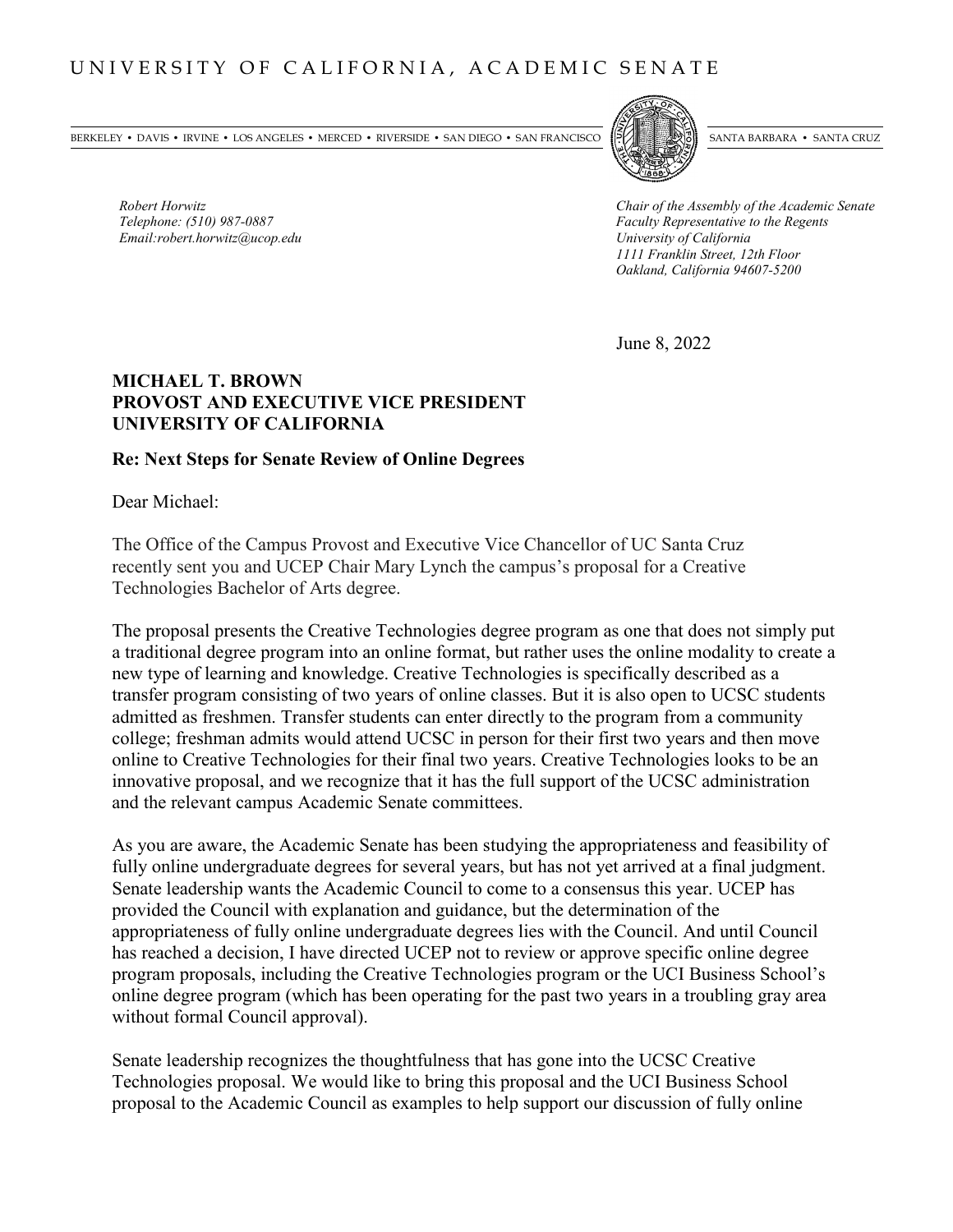undergraduate degrees. I would like your permission to do so and will also ask permission from the appropriate parties at UCSC and UCI.

Let me give you a sense of Council's discussions thus far. It has taken a few interrelated turns.

• We have endeavored to make a distinction between online courses, online minors, online majors, and online degrees. Online courses and even minors are unproblematic; but we are seeking a clearer understanding of online majors and online degrees, the distinctions between them, and their implications for undergraduate education at UC.

Fully online undergraduate degrees such as those contemplated by UCSC and UCI would allow transfer students to attend a UC campus in a fully online modality (presumably expanding access to the University in an inventive way). However, there is a fundamental problem with this scenario. Any major entails students taking lots of upper-division courses. Most upper-division courses are in the major and thus under the department's or program's control. But to satisfy major and degree requirements at UC, a student must also take electives in other departments. Our concern is that there is no *pedagogical* justification for the major department to direct or restrict students to take only online elective courses offered by another department – rather, in this instance, there is only an administrative justification driven by instructional modality. That administrative justification would keep transfer students from being physically on campus and taking in-person electives, which include a much wider variety of courses to complement study in the major field.

This circumstance underscores a critical distinction between an online major and an online degree. A department or program could create an online major by offering all of its own courses in the major online. What it should not do is offer an online degree, because that would permit the program to restrict students to certain courses solely based on the modality of instruction. (It also bears mentioning in this context that UCOP still has not conducted a proper evaluation of UC Online-funded courses.)

• The problem above is in some ways a technical one, if fundamental. But it points to a larger issue. Transfer students have enrolled at the UC historically as mandated by the Master Plan for Higher Education. The UC has expanded its obligations in the transfer domain by meeting the 2:1 enrollment targets as reaffirmed by the 2017 MOU between CCC and UC. We have always striven to *integrate* transfer students into the life of the campuses, the departments, the majors. Indeed, campuses are urged by Regents, Legislators, and students themselves to establish organizations to better integrate transfers. Online degree programs pitched to transfer students would encourage their segregation, not integration into campus life. While online degree programs would potentially increase access, they may result in a lower quality degree—that is, with a lower likelihood of being educationally transformative – a primary reason students and their families want a UC degree in the first place. And given the experiences of other universities that offer fully online undergraduate degree programs, it may not result in acceptable levels of degree completion.

To that end, it is vital for the University to consider services that would be available to support these transfer students. Services for undergraduates on campus are provided on multiple fronts: through departmental Student Affairs Officers (SAO), through student undergraduate research experiences housed in units linked to undergraduate provosts and deans, through academic advancement programs within Student Affairs, through the Dean of Students offices, etc. One of